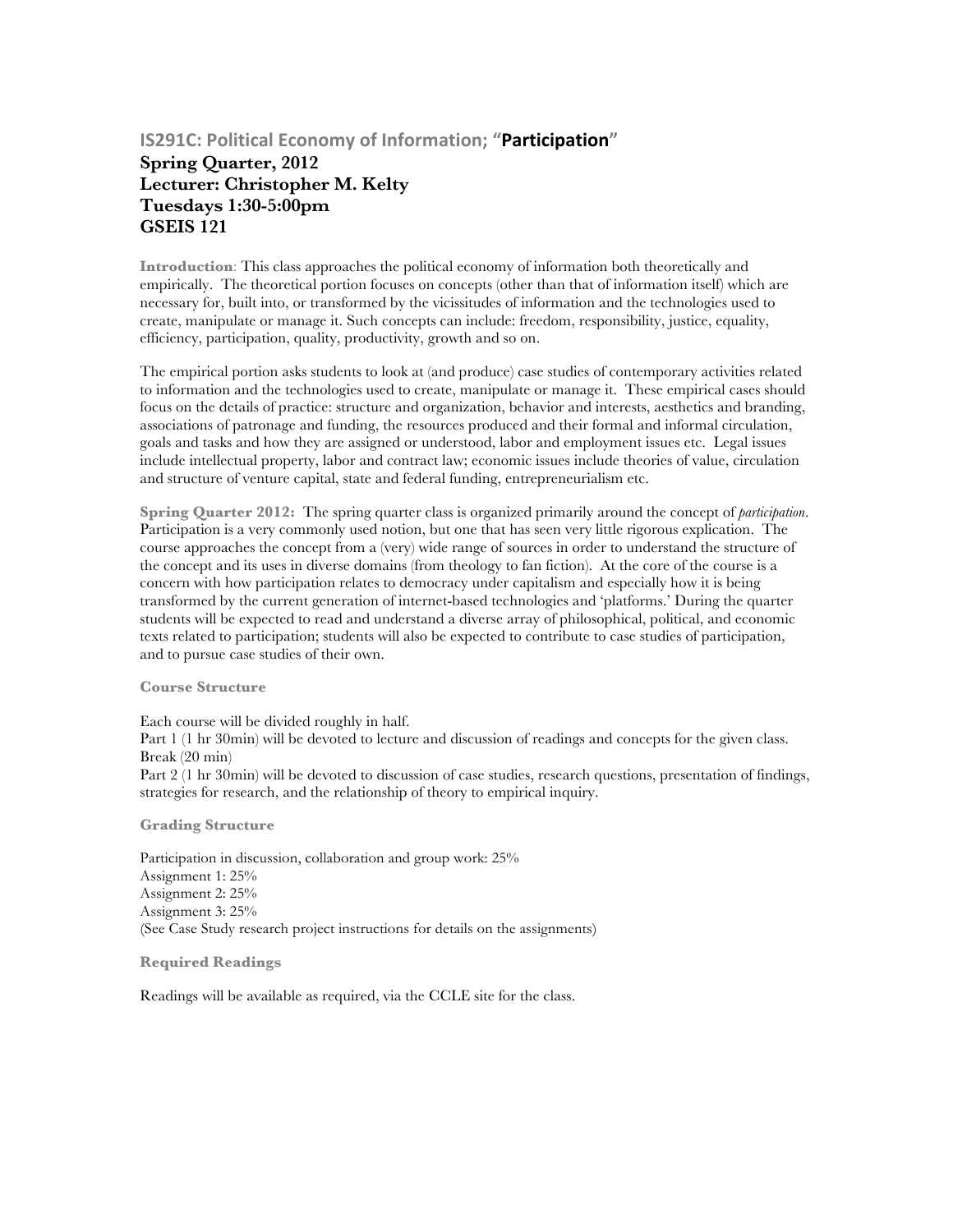**Schedule and Readings** 

NOTE: This schedule subject to capricious change. Readings will be uploaded and finalized on the CCLE website.

| Date | Title                      | Concepts                                     | Readings                                        | Cases                        |
|------|----------------------------|----------------------------------------------|-------------------------------------------------|------------------------------|
| 4.3  | Introduction.              | Variations on the theme of                   | Fish et.al. "Birds of the                       | Case Study                   |
|      | Why political              | political economy of                         | Internet"                                       | assignment                   |
|      | economy, and of            | information.                                 |                                                 |                              |
|      | what sort.                 |                                              | Selections from                                 | Concept                      |
|      |                            | Orientations to Participation                | contemporary hype about                         | Mapping                      |
|      |                            | as a problem. Definitions,                   | social media and the                            | exercise.                    |
|      |                            | usage; relations to other key                | internet.                                       |                              |
|      |                            | concepts.                                    |                                                 |                              |
| 4.10 | Theory,                    | Inquiry. Problematization,                   | Friedrich Nietzsche The                         | Linux,                       |
|      | Genealogy,                 | genealogy, history of political              | Genealogy of Morality,                          | Wikipedia                    |
|      | History of the             | economy; figures and                         | preface; Michel Foucault                        |                              |
|      | present                    | figuration; concept work;                    | Nietzsche, Geneaology, History;                 |                              |
|      |                            | reconstruction. Relations of                 | John Dewey, "The relation                       |                              |
|      |                            | philosophy and empirical<br>study.           | of thought and its subject                      |                              |
|      |                            |                                              | matter" in Essays in                            |                              |
|      |                            | The problem of technology                    | Experimental Logic.                             |                              |
| 4.17 | Participatory              | Cultural studies, participatory              | John Fiske; Henry Jenkins;                      | Harry Potter                 |
|      | $Culture^{TM}$ and         | culture, fandom and                          | Steve Epstein, "The                             | Alliance,                    |
|      | Participatory              | audience participation;                      | Construction of Lay                             | CurrentTV,                   |
|      | <b>Science®</b>            | strategy/tactics; transmedia,                | Expertise"; Sheila Jasanoff                     | Threadless                   |
|      |                            | spreadable media, media                      | "Technologies of                                | Miro; Miku;                  |
|      |                            | reform; pleasure                             | Humility"; Lezaun and                           | youtube;                     |
|      |                            |                                              | Marres;                                         |                              |
|      |                            | Engagement vs.                               | Bryan Wynn "Public                              | PatientsLikeMe,              |
|      |                            | Participation; materiality of                | Participation in Science                        | 23andMe,                     |
|      |                            | participation; conceptual                    | and Technology"                                 | Fold.it,                     |
|      |                            | distinction                                  |                                                 | Zooniverse                   |
|      |                            |                                              |                                                 |                              |
|      |                            | The role of political theory                 |                                                 |                              |
| 4.24 | The problem of             | The history of industrial                    | Milton Derber; Nelson                           | Ford Motor                   |
|      | Industrial                 | democracy; works councils;                   | Lichtenstein; Paul                              | Co.,                         |
|      | Democracy and              | worker control, profit<br>sharing and worker | Blumberg, Carole<br>Pateman;                    | Hawthorne                    |
|      | Workplace                  | ownership; the experiments                   |                                                 | experiments,<br>Lewin        |
|      | Participation<br>1860-1960 | of the 1920s; the rise of                    | Human Relations, Mayo<br>and Roethlisberger; FW |                              |
|      |                            | scientific management and                    | Taylor and Scientific                           | experiments,<br>Mondragon in |
|      |                            | the response of "human                       | Management; Coch and                            | spain; plywood               |
|      |                            | relations"; experimental                     | French, Kurt Lewin                              | collectives in               |
|      |                            | approaches to participation.                 |                                                 | US; Kibbutzim;               |
|      |                            |                                              |                                                 | the                          |
|      |                            | Unions and the triumph of                    |                                                 | "Ahmedebad                   |
|      |                            | collective bargaining; the                   |                                                 | experiment" in               |
|      |                            | genealogy of "organizational                 |                                                 | Indian weavers.              |
|      |                            | behavior" and HR.                            |                                                 |                              |
| 5.1  | The arrival of (the        | Democratic elitism;                          | Port Huron, Tom Hayden,                         | Yugoslavia; the              |
|      | theory of)                 | pluralism; developmental and                 | Carole Pateman, Erik Olin                       | SDS;                         |
|      | Participatory              | possessive individuals; the                  | Wright, Archon Fung;                            | Occupy,                      |
|      | Democracy                  | functions of participation;                  | Kaufman, "Human nature                          | Anonymous,                   |
|      |                            | educative participation; SDS                 | and participatory                               | Apache, Global               |
|      |                            | and the Port Huron                           | democracy"; C.B.                                | voices                       |